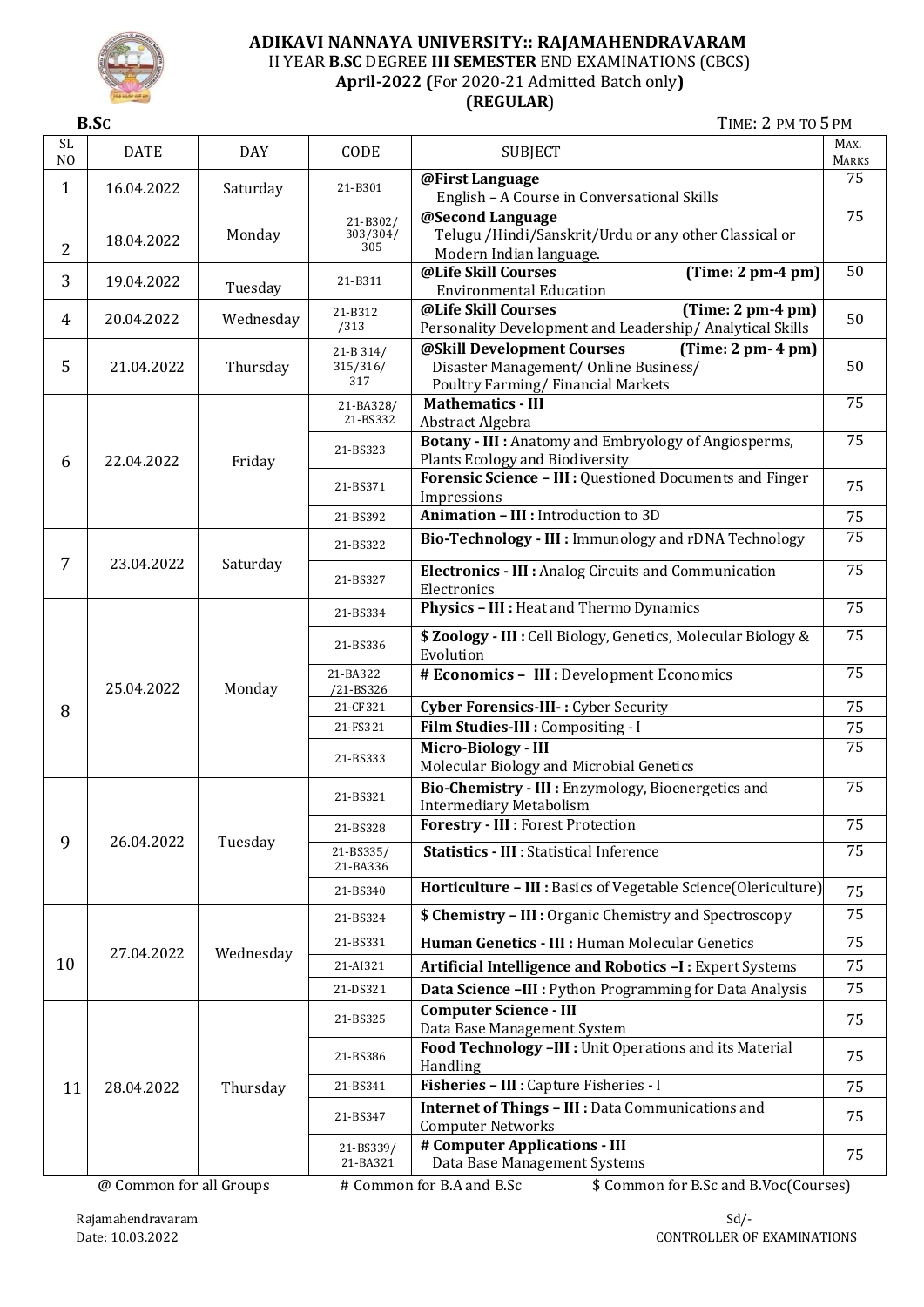

 **B.Voc (Bachelor of Vocation) Course** DEGREE **III SEMESTER** END EXAMINATIONS (CBCS)

## **April-2022 (**For 2020-21 Admitted Batch only**)**

**(REGULAR**)

#### **B.Voc** Time: 02.00PM to 05.00PM

| <b>SL</b><br>N <sub>O</sub> | <b>DATE</b> | <b>DAY</b> | CODE                            | <b>SUBJECT</b>                                                                                                                                                                                                         | MAX.<br><b>MARKS</b> |
|-----------------------------|-------------|------------|---------------------------------|------------------------------------------------------------------------------------------------------------------------------------------------------------------------------------------------------------------------|----------------------|
| $\mathbf{1}$                | 16.04.2022  | Saturday   | 21-B301                         | @First Language<br>English - A Course in Conversational Skills                                                                                                                                                         | 75                   |
| $\overline{2}$              | 18.04.2022  | Monday     | 21-B302/<br>303/304/<br>305     | @Second Language<br>Telugu / Hindi/Sanskrit/Urdu or any other Classical or<br>Modern Indian language.                                                                                                                  | 75                   |
| 3                           | 19.04.2022  | Tuesday    | 21-B311                         | @Life Skill Courses<br>$(Time: 2 pm-4 pm)$<br><b>Environmental Education</b>                                                                                                                                           | 50                   |
| $\overline{4}$              | 20.04.2022  | Wednesday  | 21-B312/<br>313                 | $(Time: 2 pm-4 pm)$<br>@Life Skill Courses<br>Personality Development and Leadership/ Analytical Skills                                                                                                                | 50                   |
| 5                           | 21.04.2022  | Thursday   | $21 - B314/$<br>315/316/<br>317 | $(Time: 2 pm-4 pm)$<br>@Skill Development Courses<br>Disaster Management/ Online Business/<br>Poultry Farming/Financial Markets                                                                                        | 50                   |
|                             |             |            | 21-BV361                        | Pathology<br>for (Critical Care Management)                                                                                                                                                                            | 75                   |
|                             |             |            | 21-BV365                        | Cross Sectional Anatomy for (Medical Image Technology)                                                                                                                                                                 |                      |
|                             |             |            | 21-BV381                        | for (Food Technology)<br><b>Food Processing Equipment</b>                                                                                                                                                              | 75                   |
| 6                           | 23.04.2022  | Saturday   | 21-BV345                        | <b>Agronomy of Field Crops</b><br>for (Agriculture and Agriculture & Entrepreneurship)                                                                                                                                 | 75                   |
|                             |             |            | 21-BV323                        | Production Technology of Fruit and Flower Science<br>for(Horticulture)                                                                                                                                                 | 75                   |
|                             |             |            | 21-BV351                        | <b>Capture Fisheries</b><br>for(Fisheries)                                                                                                                                                                             |                      |
|                             |             |            | 21-BV354                        | <b>Inland and Marine Fisheries</b><br>for (Industrial Aquaculture and Fisheries)                                                                                                                                       | 75                   |
| $\overline{7}$              | 25.04.2022  | Monday     | 21-BS336                        | \$ Zoology - III : Cell Biology, Genetics, Molecular Biology &<br>Evolution<br>for (Industrial Aquaculture and Fisheries & Fisheries)                                                                                  | 75                   |
|                             |             |            | 21-BV362                        | Applied Anatomy and Physiology<br>for(Critical Care Management)                                                                                                                                                        | 75                   |
|                             |             |            | 21-BV366                        | Digital Electronics<br>for (Medical Image Technology)                                                                                                                                                                  |                      |
|                             |             |            | 21-BV382                        | <b>Techniques in Food Analysis</b><br>for (Food Technology)                                                                                                                                                            | 75                   |
| 8                           | 26.04.2022  | Tuesday    | 21-BV324                        | Manures, Fertilizers & Soil Fertility Management<br>for (Agriculture and Agriculture & Entrepreneurship)                                                                                                               |                      |
|                             |             |            | 21-BV326                        | Production Technology of Spices and Plantation Crops<br>for(Horticulture)                                                                                                                                              | 75                   |
|                             |             |            | 21-BV352                        | <b>Aquaculture Nutrition</b><br>for (Industrial Aquaculture and Fisheries & Fisheries)                                                                                                                                 | 75                   |
| 9                           | 27.04.2022  | Wednesday  | 21-BS324                        | <b>\$ Chemistry - III : Organic Chemistry and Spectroscopy</b><br>For (Horticulture, Agriculture, Agriculture &<br>Entrepreneurship, Food Technology, Critical Care<br><b>Management and Medical Image Technology)</b> | 75                   |
|                             | 28.04.2022  | Thursday   | 21-BV363                        | Microbiology<br>for (Critical Care Management & Medical Image<br><b>Technology</b> )                                                                                                                                   | 50                   |
|                             |             |            | 21-BV383                        | <b>Food Additives</b><br>for (Food Technology)                                                                                                                                                                         | 75                   |
| 10                          |             |            | 21-BV347                        | Agricultural Economics & Farm Management<br>For (Agriculture, Agriculture & Entrepreneurship and<br>Horticulture)                                                                                                      | 75                   |
|                             |             |            | 21-BV353                        | <b>Fishing Methods</b><br>for(Fisheries)                                                                                                                                                                               | 75                   |
|                             |             |            | 21-BV355                        | Crafts and Gears in Capture Fisheries<br>for (Industrial Aquaculture and Fisheries)                                                                                                                                    | 75                   |

@ Common for all Groups \$ Common for B.Sc and B.Voc(courses)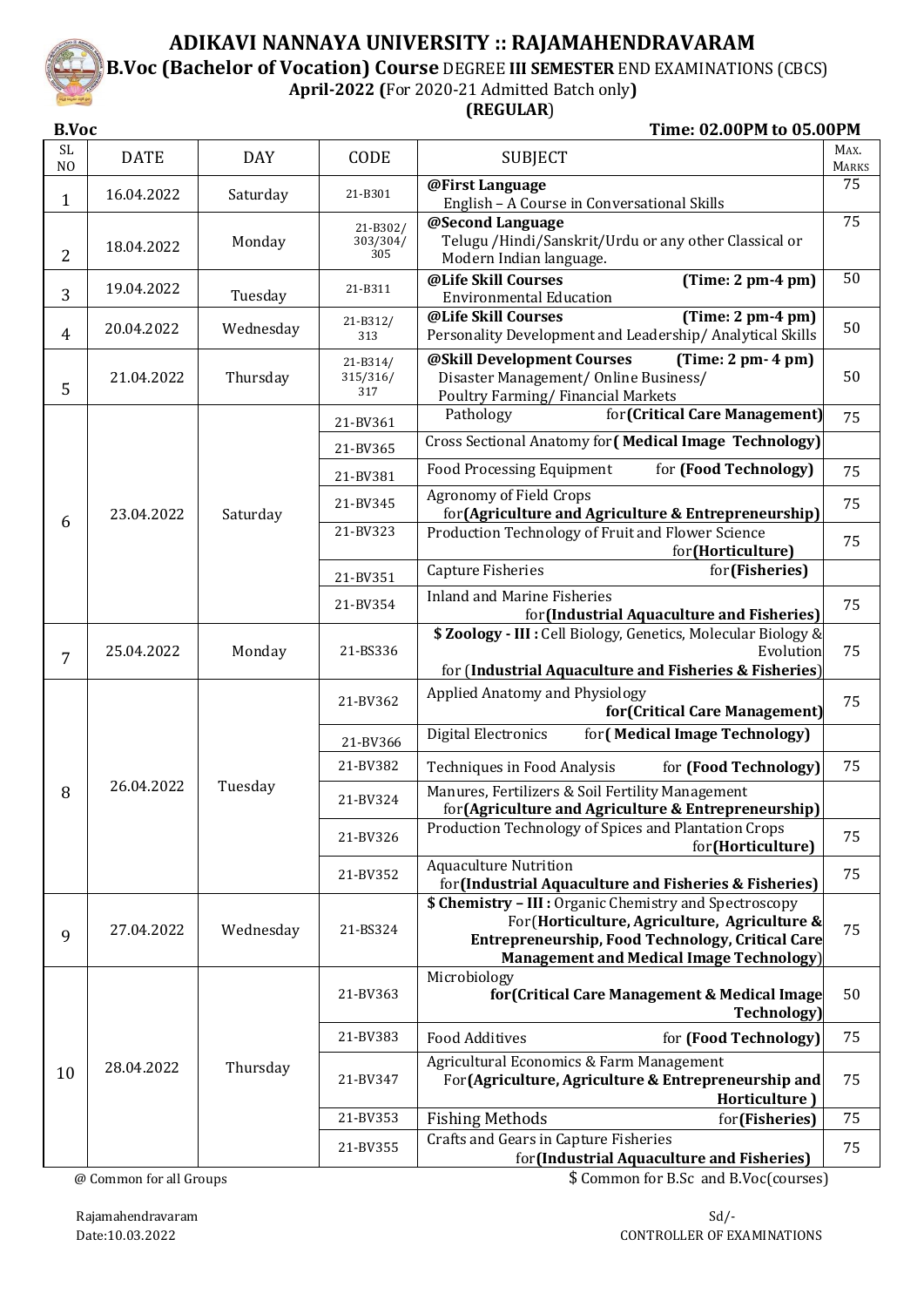II YEAR **B.COM(GENERAL), B.COM (CA) & B.COM(T &A) III SEMESTER** END EXAMINATIONS (CBCS)

## **April-2022 (**For 2020-21 Admitted Batch only**)**

### **(REGULAR**)

| 'ime: 2 pm to 5 pm |  |  |  |  |  |  |
|--------------------|--|--|--|--|--|--|
|--------------------|--|--|--|--|--|--|

|                             | <b>B.COM(GENERAL, CA and T &amp; A)</b> |            |                                    | TIME: 2 PM TO 5 PM                                                                                                              |                      |
|-----------------------------|-----------------------------------------|------------|------------------------------------|---------------------------------------------------------------------------------------------------------------------------------|----------------------|
| <b>SL</b><br>N <sub>O</sub> | <b>DATE</b>                             | <b>DAY</b> | CODE                               | <b>SUBJECT</b>                                                                                                                  | MAX.<br><b>MARKS</b> |
| $\mathbf{1}$                | 16.04.2022                              | Saturday   | 21-B301                            | @First Language<br>English - A Course in Conversational Skills                                                                  | 75                   |
| $\overline{2}$              | 18.04.2022                              | Monday     | 21-B302/<br>303/304/<br>305        | @Second Language<br>Telugu /Hindi/Sanskrit/Urdu or any other Classical or<br>Modern Indian language.                            | 75                   |
| 3                           | 19.04.2022                              | Tuesday    | 21-B311                            | @Life Skill Courses<br>$(Time: 2 pm-4 pm)$<br><b>Environmental Education</b>                                                    | 50                   |
| $\overline{4}$              | 20.04.2022                              | Wednesday  | $21 - B$<br>312/313                | @Life Skill Courses<br>$(Time: 2 pm-4 pm)$<br>Personality Development and Leadership/Analytical Skills                          | 50                   |
| 5                           | 21.04.2022                              | Thursday   | 21-B 314/<br>315/316<br>/317       | @Skill Development Courses<br>$(Time: 2 pm-4 pm)$<br>Disaster Management/ Online Business/<br>Poultry Farming/Financial Markets | 50                   |
| 6                           | 23.04.2022                              | Saturday   | 21-BC321/<br>21-BC341/<br>21-BC351 | * Commerce - Advanced Accounting                                                                                                | 75                   |
| 7                           | 25.04.2022                              | Monday     | 21-BC322/<br>21-BC342/<br>21-BC352 | *Commerce - Business Statistics                                                                                                 | 75                   |
|                             |                                         |            | 21-BC323                           | <b>Commerce - Marketing</b><br>for(B.Com(General)) only                                                                         | 75                   |
| 8                           | 27.04.2022                              | Wednesday  | 21-BC343                           | <b>Commerce - Programming with C &amp; C++</b><br>For (B.Com(CA)) only                                                          |                      |
|                             |                                         |            | 21-BC353                           | Commerce - Income Tax - II<br>For (B.Com(Taxation & Accounting)) only                                                           | 75                   |
|                             |                                         |            |                                    |                                                                                                                                 |                      |

@Common for all Groups \* Common for B.Com(Gen, T &A and CA)

Rajamahendravaram Date:10.03.2022

 Sd/- CONTROLLER OF EXAMINATIONS

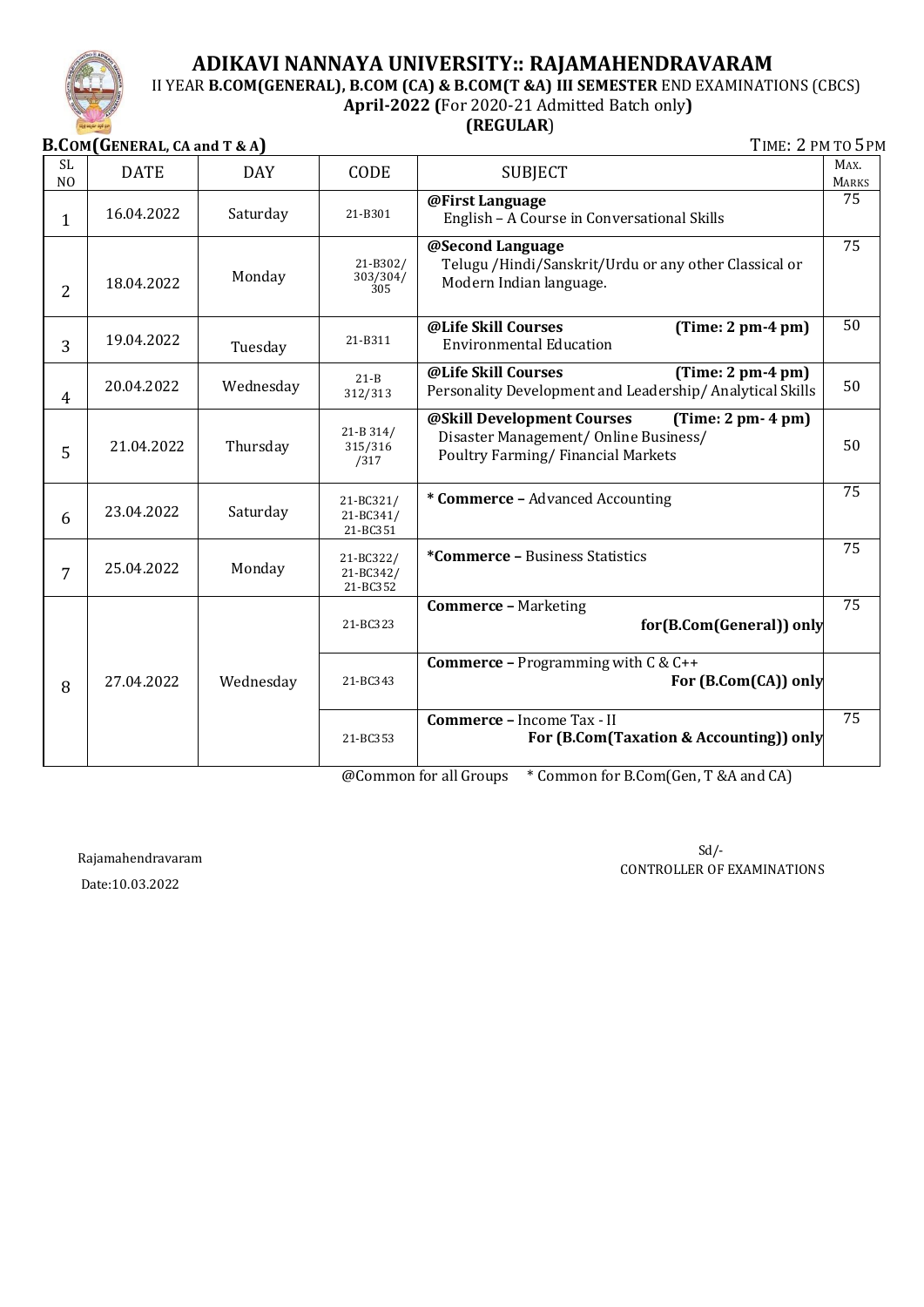

II YEAR **B.A** DEGREE **III SEMESTER** END EXAMINATIONS (CBCS)

**April-2022 (**For 2020-21 Admitted Batch only**)**

**(REGULAR**)

**B.A** TIME: 2 PM TO 5 PM

| SL.<br>N <sub>O</sub> | <b>DATE</b> | <b>DAY</b> | CODE                         | <b>SUBJECT</b>                                                                                                                  | <b>MAX</b><br><b>MARKS</b>                                                        |    |
|-----------------------|-------------|------------|------------------------------|---------------------------------------------------------------------------------------------------------------------------------|-----------------------------------------------------------------------------------|----|
| $\mathbf{1}$          | 16.04.2022  | Saturday   | 21-B301                      | @First Language<br>English - A Course in Conversational Skills                                                                  | 75                                                                                |    |
| $\overline{2}$        | 18.04.2022  | Monday     | 21-B302/<br>303/304/<br>305  | @Second Language<br>Telugu / Hindi/Sanskrit/Urdu or any other Classical or<br>Modern Indian language.                           | 75                                                                                |    |
| 3                     | 19.04.2022  | Tuesday    | 21-B311                      | @Life Skill Courses<br>$(Time: 2 pm-4 pm)$<br><b>Environmental Education</b>                                                    | 50                                                                                |    |
| $\overline{4}$        | 20.04.2022  | Wednesday  | 21-B 312/313                 | @Life Skill Courses<br>$(Time: 2 pm-4 pm)$<br>Personality Development and Leadership/Analytical Skills                          | 50                                                                                |    |
| 5                     | 21.04.2022  | Thursday   | $21 - B 314/$<br>315/316/317 | @Skill Development Courses<br>$(Time: 2 pm-4 pm)$<br>Disaster Management/ Online Business/<br>Poultry Farming/Financial Markets | 50                                                                                |    |
|                       |             |            | 21-BA326                     | History - III : Modern Indian History and Culture<br>$(1764 - 1947A.D)$                                                         | 75                                                                                |    |
| 6                     | 22.04.2022  | Friday     | 21-BA332                     | Psychology - III : Developmental Psychology                                                                                     | 75                                                                                |    |
|                       |             |            | 21-BA371                     | <b>B.A Philosophy: Eastern Philosophy - III</b>                                                                                 | 75                                                                                |    |
| 7                     | 23.04.2022  | Saturday   | 21-BA333                     | <b>Public Administration - III</b><br><b>Indian Administration</b>                                                              | 75                                                                                |    |
|                       |             |            | 21-BA323                     | <b>Special English - III</b><br>An Introduction to Restoration and Augustan<br>Literature (1660-1750)                           | 75                                                                                |    |
|                       |             |            | 21-BA372                     | <b>B.A Philosophy: Western Philosophy -III</b>                                                                                  | 75                                                                                |    |
|                       |             | Monday     | 21-BA322/<br>21-BS326        | # Economics - III : Development Economics                                                                                       | 75                                                                                |    |
|                       |             |            | 21-BA361                     | Local Self Government - III: Urban Local Government                                                                             | 75                                                                                |    |
| 8                     | 25.04.2022  |            | 21-BA373                     | <b>B.A Philosophy:</b> Logic and Theory of Knowledge -I                                                                         | 75                                                                                |    |
|                       |             |            | 21-BA335                     | Sociology - III : Selected Sociological Theories                                                                                | 75                                                                                |    |
|                       |             |            | 21-BA324/<br>21-BS329        | <b>Geography - III : Economic Geography</b>                                                                                     | 75                                                                                |    |
|                       |             | Tuesday    | 21-BA351                     | <b>English for Digital Age-III: E-Writing</b>                                                                                   | 75                                                                                |    |
| 9                     | 26.04.2022  |            | 21-BA325                     | Human Resource Management - III<br>Labour Welfare and Compensation                                                              | $\overline{75}$                                                                   |    |
|                       |             |            | 21-BA337                     | Special Telugu - III : Pracheena Telugu Sahithya<br>Charithra                                                                   | 75                                                                                |    |
|                       |             |            | 21-BA331                     | <b>Political Science(Politics) - III</b><br><b>Indian Government and Politics</b>                                               | 75                                                                                |    |
| 10                    | 27.04.2022  | Wednesday  | 21-BA341                     | Tourism and Travel Management-III: Travel and<br><b>Tourism Management</b>                                                      | 75                                                                                |    |
|                       |             |            | 21-BS339/<br>21-BA321        | # Computer Applications - III<br>Data Base Management Systems                                                                   | 75                                                                                |    |
| 11                    | 28.04.2022  | Thursday   | 21-BA334                     | Social Work - III<br>Social Work with Women and Children                                                                        | 75                                                                                |    |
|                       |             |            |                              | 21-BA327                                                                                                                        | Journalism and Mass Communications - III<br>Reporting and Writing for Print Media | 75 |

@ Common for all Groups # Common for B.A and B.Sc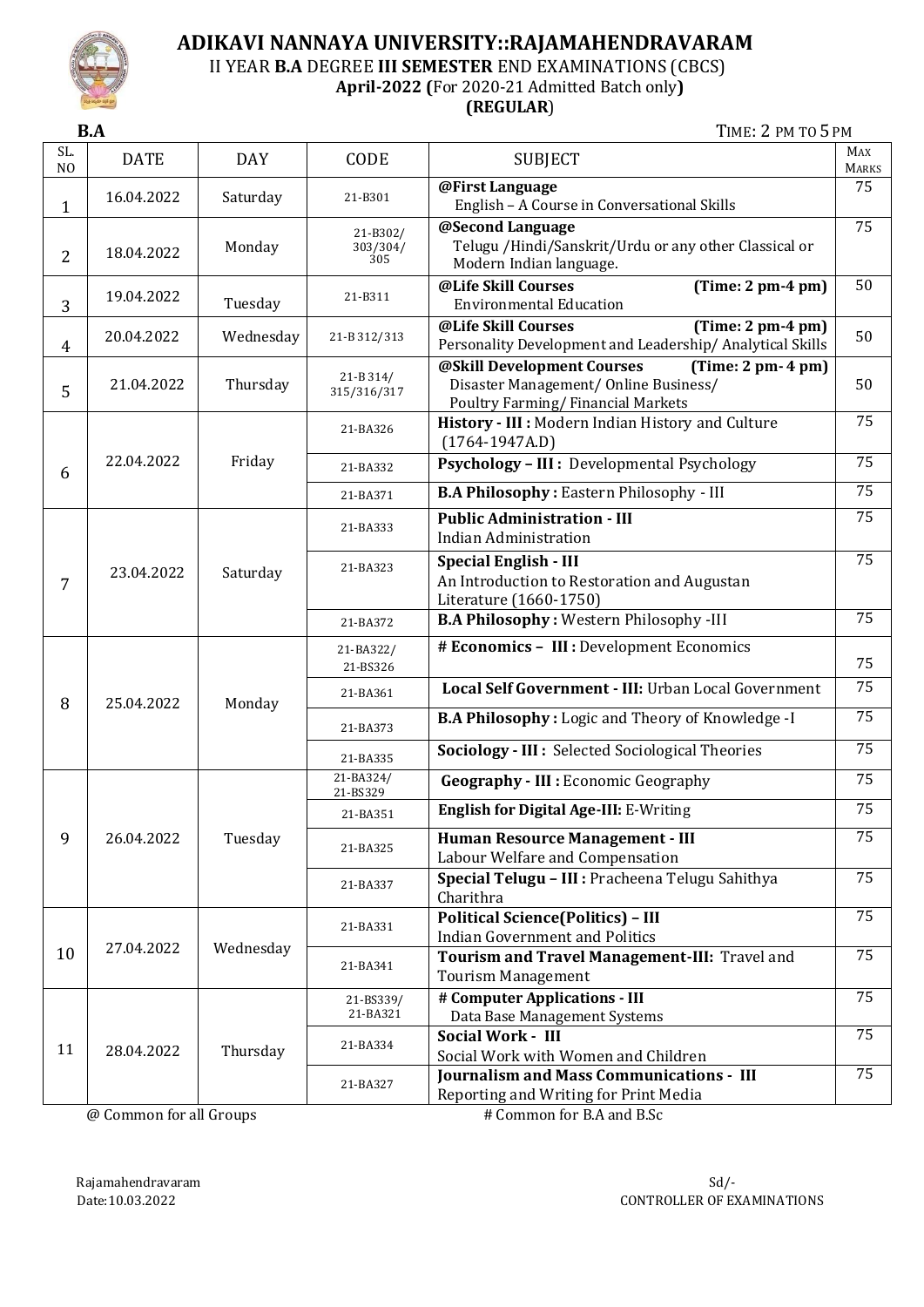

II YEAR **B.B.A & B.B.A(DM)** DEGREE **III SEMESTER** END EXAMINATIONS (CBCS)

## **April-2022 (**For 2020-21 Admitted Batch only**)**

### **(REGULAR**)

| <b>BBA &amp; BBA(DM)</b>    |             |            |                              | TIME: 2 PM TO 5 PM                                                                                                              |                      |  |
|-----------------------------|-------------|------------|------------------------------|---------------------------------------------------------------------------------------------------------------------------------|----------------------|--|
| <b>SL</b><br>N <sub>O</sub> | <b>DATE</b> | <b>DAY</b> | CODE                         | <b>SUBJECT</b>                                                                                                                  | MAX.<br><b>MARKS</b> |  |
| $\mathbf{1}$                | 16.04.2022  | Saturday   | 21-B301                      | @First Language<br>English - A Course in Conversational Skills                                                                  | 75                   |  |
| $\overline{2}$              | 18.04.2022  | Monday     | 21-B302/<br>303/304/<br>305  | @Second Language<br>Telugu / Hindi/Sanskrit/Urdu or any other Classical or<br>Modern Indian language.                           | 75                   |  |
| 3                           | 19.04.2022  | Tuesday    | 21-B311                      | @Life Skill Courses<br>$(Time: 2 pm-4 pm)$<br><b>Environmental Education</b>                                                    | 50                   |  |
| 4                           | 20.04.2022  | Wednesday  | 21-B 312/313                 | @Life Skill Courses<br>$(Time: 2 pm-4 pm)$<br>Personality Development and Leadership/Analytical Skills                          | 50                   |  |
| 5                           | 21.04.2022  | Thursday   | $21 - B 314/$<br>315/316/317 | @Skill Development Courses<br>$(Time: 2 pm-4 pm)$<br>Disaster Management/ Online Business/<br>Poultry Farming/Financial Markets | 50                   |  |
| 6                           | 23.04.2022  | Saturday   | 21-BBA381/<br>21-BBA385      | % Organizational Behaviour                                                                                                      | 75                   |  |
|                             |             |            | 21-BBA382                    | (for BBA only)<br>Human Resource Management                                                                                     | 75                   |  |
| $\overline{7}$              | 25.04.2022  | Monday     | 21-BBA386                    | (for BBA(DM) only)<br>Search Engine Optimization                                                                                | 75                   |  |
| 8                           | 27.04.2022  | Wednesday  | 21-BBA383/<br>21-BBA387      | % Financial Management                                                                                                          | 75                   |  |

@Common for all Groups % Common for BBA & BBA(DM)



#### **II YEAR** B.A(OL) **DEGREE** III SEMESTER **END EXAMINATIONS (CBCS) April-2022 (**For 2020-21 Admitted Batch only**) (REGULAR**)

### **B.A(OL) TELUGU MAIN CANDIDATES** TIME: 2 PM TO 5 PM

| <b>SL</b><br>N <sub>O</sub> | <b>DATE</b> | <b>DAY</b> | CODE         | <b>SUBJECT</b>                                                               | MAX.<br><b>MARKS</b> |
|-----------------------------|-------------|------------|--------------|------------------------------------------------------------------------------|----------------------|
| 1                           | 16.04.2022  | Saturday   | 21-B301      | @First Language<br>English - A Course in Conversational Skills               | 75                   |
| 2                           | 18.04.2022  | Monday     | 21-B302      | <b>Classical Language - I</b><br>General Telugu - Srujanaathmaka Rachana     | 75                   |
| 3                           | 19.04.2022  | Tuesday    | 21-B311      | @Life Skill Courses<br>$(Time: 2 pm-4 pm)$<br><b>Environmental Education</b> | 50                   |
| 4                           | 20.04.2022  | Wednesday  | 21-B 313     | $(Time: 2 pm-4 pm)$<br>@Life Skill Courses<br>Analytical Skills              | 50                   |
| 5                           | 21.04.2022  | Thursday   | 21-B 314     | @Skill Development Courses<br>$(Time: 2 pm-4 pm)$<br>Disaster Management     | 50                   |
| 6                           | 23.04.2022  | Saturday   | 21-BA(OL)587 | Grammar and Alankaras - III<br>Major-1                                       | 75                   |
| 7                           | 25.04.2022  | Monday     | 21-BA(OL)588 | Classical and Modern Poetry - III<br>Major-2                                 | 75                   |
| 8                           | 27.04.2022  | Wednesday  | 21-BA(OL)589 | Classical Language - Sanskrit- Grammar - III<br>Major-3                      | 75                   |

@ Common for all Groups